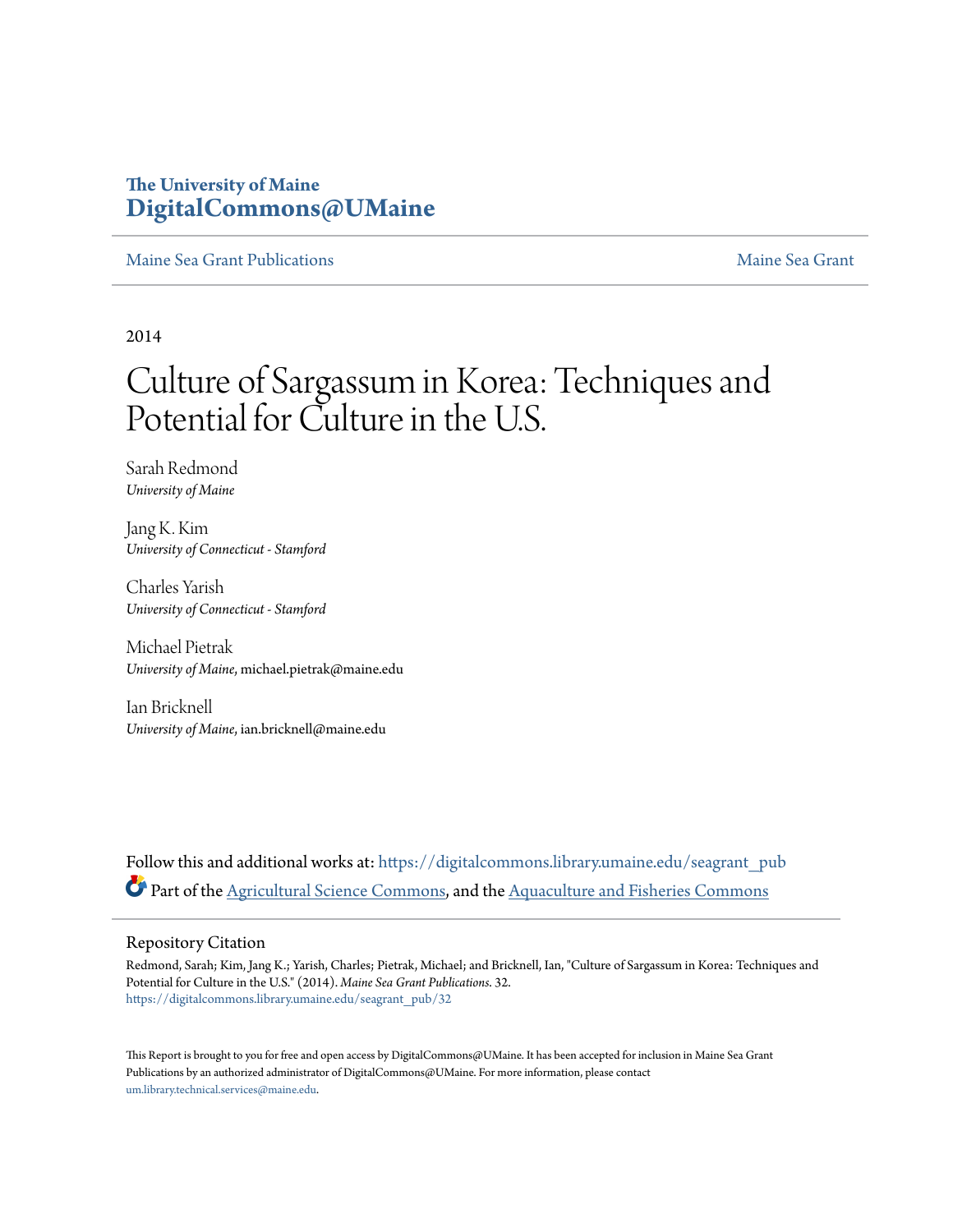# **CULTURE OF** *SARGASSUM* **IN KOREA**

## **Techniques and potential for culture in the U.S.**

**Sarah Redmond** Maine Sea Grant and University of Maine Cooperative Extension

**Jang K. Kim** University of Connecticut - **Stamford** 

**Charles Yarish** University of Connecticut - **Stamford** 

**Michael Pietrak** University of Maine Aquaculture Research Institute

**Ian Bricknell** University of Maine Aquaculture Research Institute

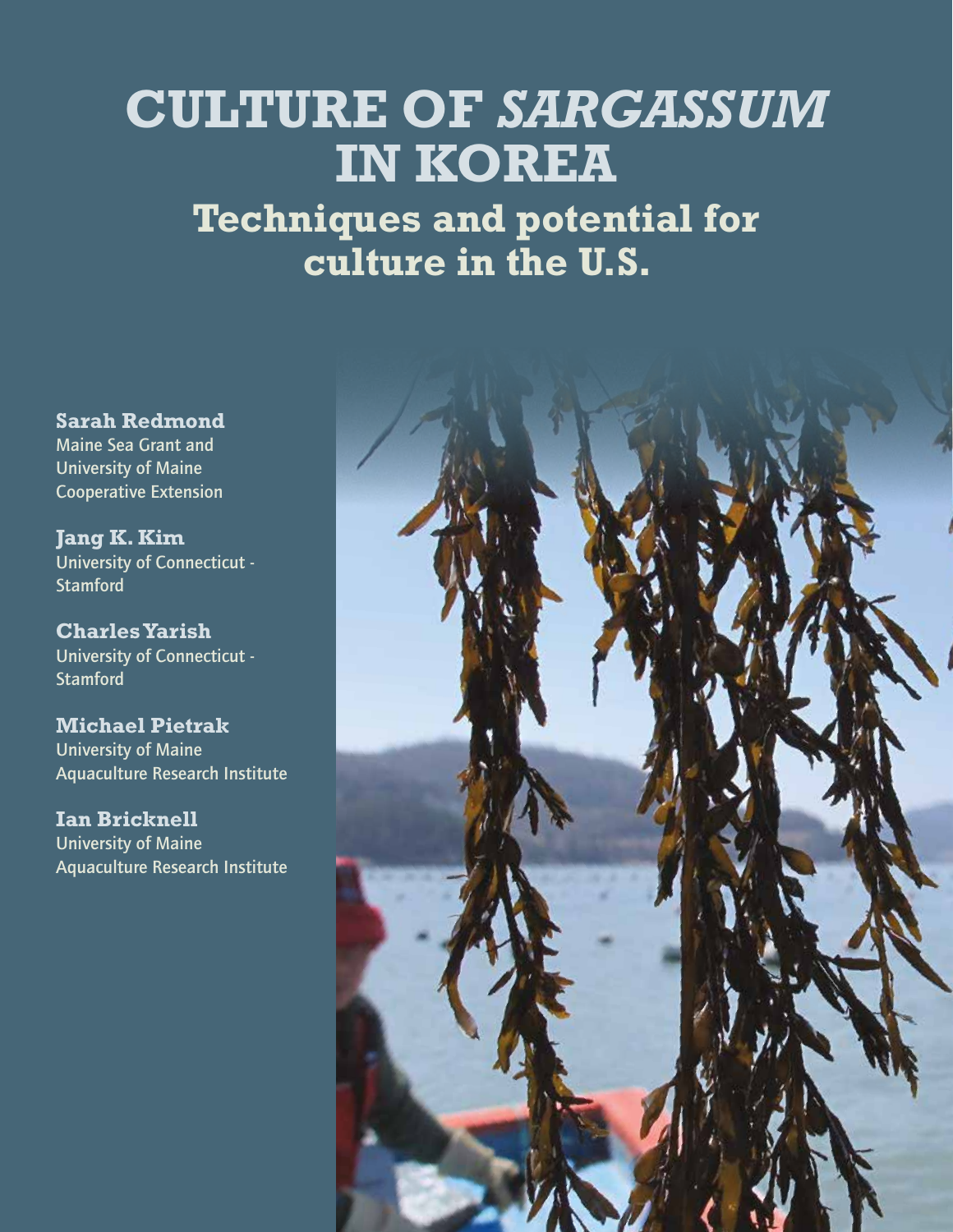In an effort to develop suitable culture techniques for macroalgae in the Northeast, this guide reviews the current knowledge of *Sargassum* biology and reports on culture techniques learned during a research exchange between the United States (NOAA Sea Grant) and South Korea (National Fisheries Research and Development Institute). The authors would like to acknowledge Drs. Miseon Park, Young Dae Kim, and Eun Kyung Hwang from the National Fisheries Research and Development Institute.

Supported by Sea Grant and NOAA-MOF Joint Project Agreement on Integrated Multi-Trophic Aquaculture, through the Joint Coordination Panel for Aquaculture Cooperation for US-Korea.

Redmond, S., J.K. Kim, C. Yarish, M. Pietrak and I. Bricknell. 2014. Culture of *Sargassum* in Korea: techniques and potential for culture in the U.S. Orono, ME: Maine Sea Grant College Program. seagrant.umaine.edu/extension/korea-aquaculture



The University of Maine does not discriminate on the grounds of race, color, religion, sex, sexual orientation, including transgender status and gender expression, national origin, citizenship status, age, disability, genetic information or veteran status in employment, education, and all other programs and activities. The following person has been designated to handle inquiries regarding nondiscrimination policies: Director, Office of Equal Opportunity, 101 North Stevens Hall, 207.581.1226.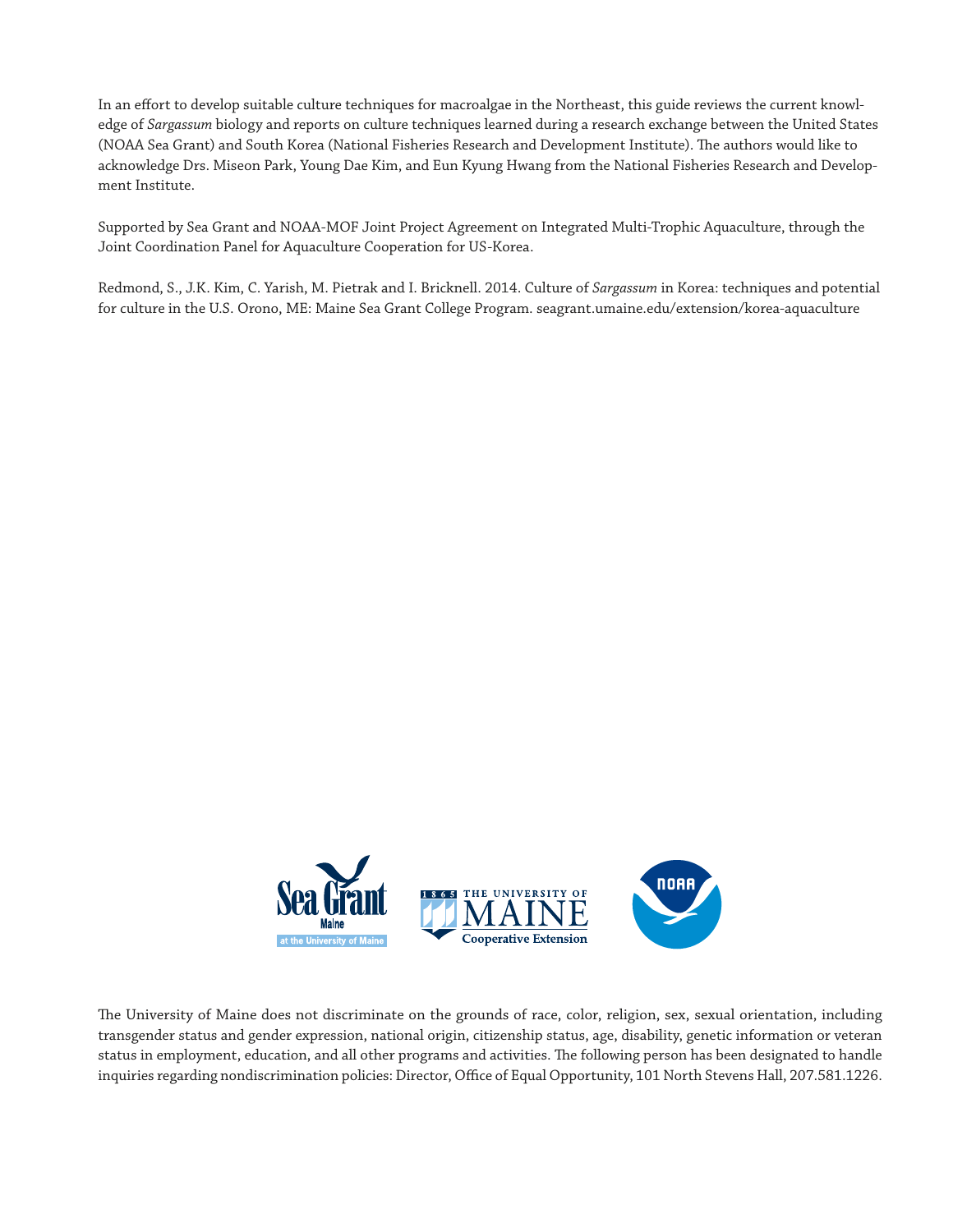## **Introduction**

*Sargassum* (Family Sargassaceae, Order Fucales) represents the most common species of brown macroalgae in tropical to warm temperate waters (Guiry and Guiry 2013). It is the most diverse genus of marine macrophytes with more than 130 described species (Xie et al. 2013), with 28 species in Korea (Hwang et al. 2006). *Sargassum* species, collectively referred to in this document as sargassum, include a wide variety of forms and reproductive strategies (Mattio and Payri 2011) that provide important ecological and economical benefits including nutrient cycling (Wanders 1976, Carpenter and Cox 1974). Intertidal and subtidal sargassum beds provide food, habitat, and nursery grounds for a wide array of marine organisms (Tsukidate 1992), while also providing food,

#### Table 1. *Sargassum* **classification.**

| <b>Empire</b> | <b>Eukaryota</b> |
|---------------|------------------|
| Kingdom       | Cheromista       |
| Phylum        | Heterokontophyta |
| Class         | Phaeophyceae     |
| Order         | Fucales          |
| Family        | Sargassaceae     |
| Genera        | Sargassum        |

alginates, feed, and bioactive compounds for people who harvest or culture sargassum (Belleme and Belleme 2007, Zhao et al. 2008, Xie et al. 2013)(1).



and reproductive receptacles. The long, leafy blades contain midribs and sometimes cryptostomata that appear as minute cavities (Taylor 1957), and are held on branches with a petiole-like base. Small spherical air bladders on short stalks hold attached species upright underwater, or allow unattached plants to float on the surface (Lobban and Harrison 1997). Mature fronds produce reproductive receptacles in the axes of lateral branches, usually with scattered conceptacles and ostioles (Guiry and Guiry 2013).

Sargassum contains higher amounts of protein essential and non-essential amino acids, essential fatty acids, and minerals than kelp (Laminariales). Sargassum also contains phycocolloids and bioactive compounds (e.g., alginic acid and fucoidan) and polyphenols, which may have potential nutraceutical and medical applications (Nisizawa 2002, Gupta and Abu-Ghannam 2011a, Namvar et al. 2013). Sargassum is used in Chinese medicine as an expectorant for bronchitis, and to treat laryngitis, hypertension, infections, fever, and goiter (Hou and Jin 2005).

Sargassum species (2) have a high degree of morphological complexity and plasticity, often resembling land plants in their degree of structural intricacy and differentiation. If present, perennial holdfasts give rise to one or more main axes with manifold branches to produce a bushy, branching thallus that can be 20–200 centimeters or more in length. The stipes produce long primary branches with abundant distichously- or spirally-arranged secondary branching. Branches produce serrated leaf-like blades, air bladders,

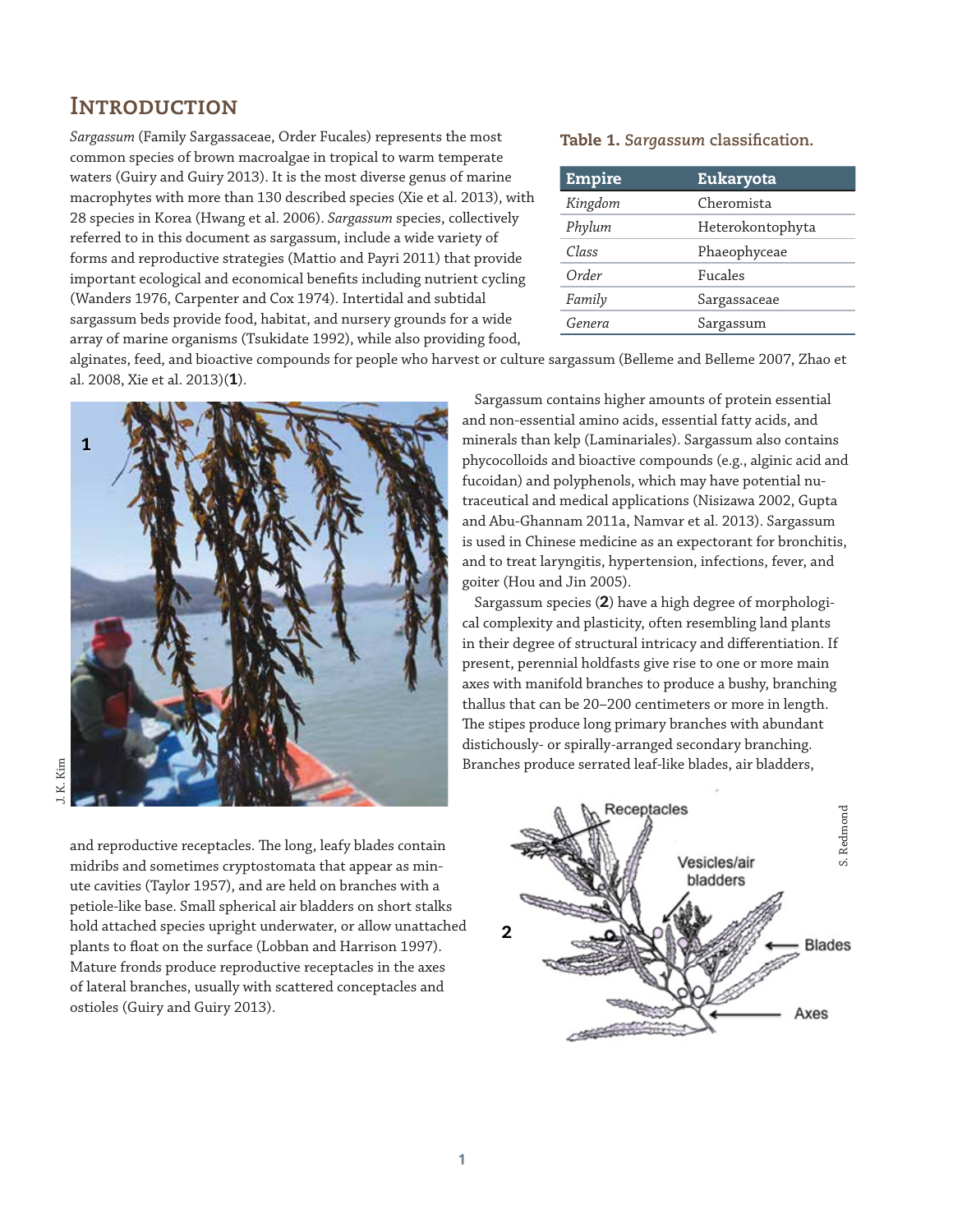### **Life history**

The *Sargassaceae* family belongs to the Fucales, a brown algal order with a single life history phase.

Motile sperm and relatively larger non-motile eggs are produced inside of reproductive branches called receptacles on the parent plants, then directly fuse to form juvenile sporophytes when released (3). The juvenile sporophytes settle on suitable substrate and grow into the mature alga. Some species produce male sex organs, antheridia, and female sex organs, on the

same plant. These are referred to as monoecious. The remaining species produce male and female sex organs on separate plants and are referred to as dioecious.

The reproduction cycle begins with the formation of the female and male sex organs, oogonia and antheridia, respectively. These form in special reproductive cavities called conceptacles, which are found inside of the receptacles. Each antheridium produces 64 sperm that are released into the surrounding seawater to swim to a nearby egg for fertilization (Taylor 1957). Each oogonium extrudes one egg encased in mucilage through an opening, or ostiole, of the conceptacle. This



mucus coating allows the egg to remain attached to the receptacle of the parent plant through fertilization, and sometimes germination, of the new zygote.

The free-floating forms have developed a life cycle that occurs entirely within the open ocean with no need to become attached to a substrate. With the exception of one reported case from Cuba (Moreira and Suárez 2002), these species have lost the sexual phase of the life cycle, and do not have holdfasts. Reproduction occurs through vegetative fragmentation, where pieces of existing plants break off to form new branching individuals.

## **Korean culture techniques**

#### **Overview**

Several *Sargassum* species are cultured in Asia (4), including *S. fusiforme* (syn *Hizikia fusiformis*), *S. thunbergii, S. fulvellum,* 



*S. muticum,* and *S. horneri* in China (Xie et al. 2013), and *S. fusiforme* and *S. fulvellum* in Korea, with other species under development (Zhao et al. 2008). These seaweeds are sold dried, salted, or fresh, and consumed in soups, vegetable dishes, salads, or used in various seasonings (often labeled "hijiki" or "hiziki" in the U.S.). "*Hizikia fusiformis*" is currently regarded as a taxonomic synonym of *Sargassum fusiforme* (Harvey) Setchell (Guiry and Guiry 2013), and was recently reclassified as a sargassum based on a phylogenetic analysis (Oak et al. 2002, Stiger et al. 2003). Hijiki has been cultivated in South Korea and China since the 1980s (Sohn 1998, Pang et al. 2008), and techniques developed for hijiki have been adopted for other species of sargassum*.* 

Traditional culture methods initially relied on the use of wild seedlings collected from natural beds. Groups of three to four seedlings, 5–10 centimeters in length, were inserted into seeding rope at intervals of 5–10 cm. This smaller

J. K. Kim J. K. Kim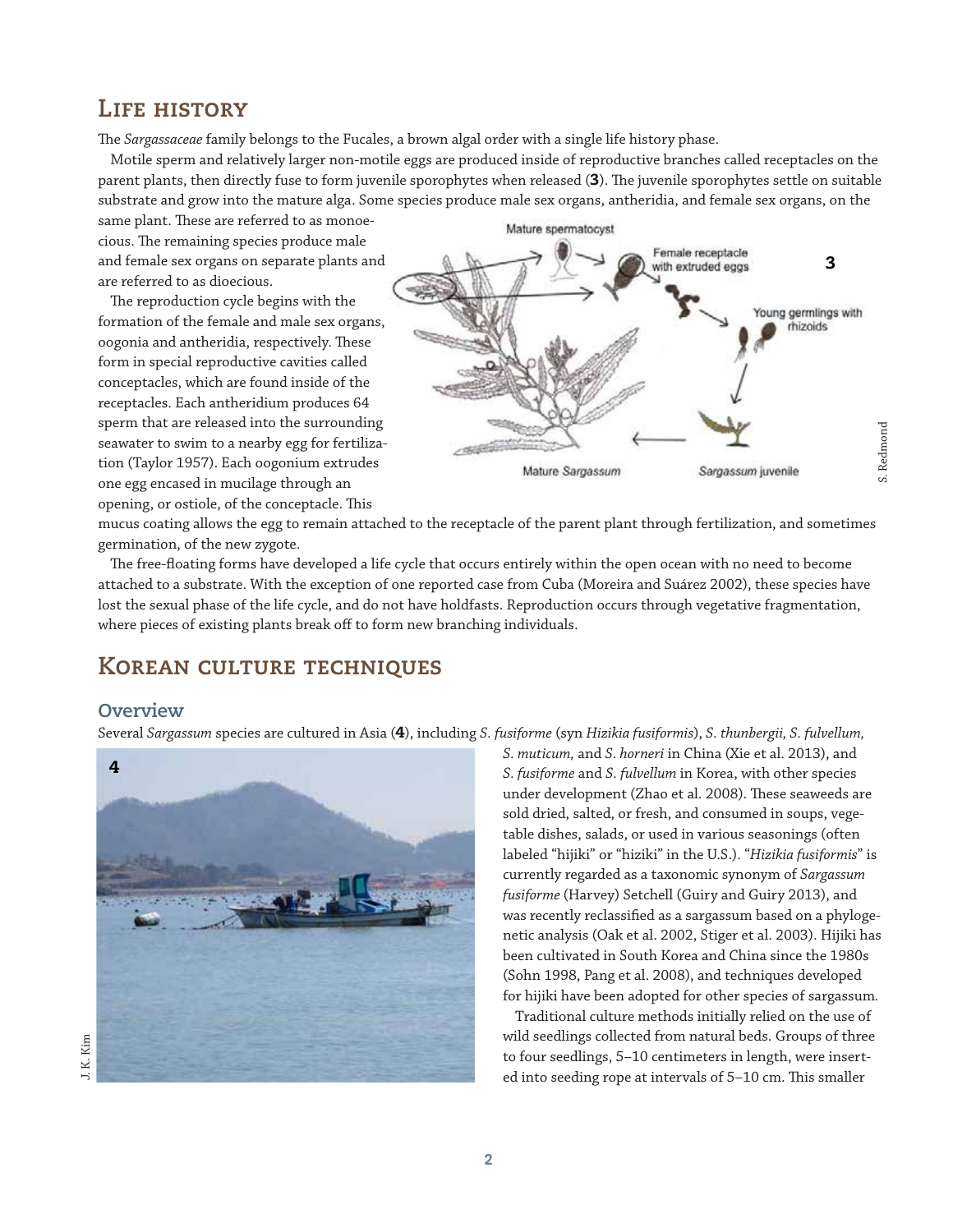seeding line was then attached to a main longline placed at depths of 2–3 meters, and cultivated from November to May (Sohn 1998). This dependence on wild seedlings resulted in overharvesting of important wild beds, prompting development of new culture methods.

Holdfast-derived seeding was the first step toward developing culture techniques for sargassum in order to reduce pressure on the wild beds. This type of culture takes advantage of the perennial nature of the holdfast, allowing farmers to reuse the holdfasts from the previous year's crops. While plants may still be sourced from wild beds, the attached holdfasts can be reused for the next season's crop by over-summering in the sea after harvest until the next growing season. While this allows for reuse of existing cultured plants, the resulting harvestable biomass tends to diminish after each year of cultivation.

Today, sargassum lines are seeded with juvenile plants obtained from reproductive adults. Obtaining seedlings through sexual reproduction allows for mass production of new plants for seeding, and results in higher biomass yields (Pang et al. 2008). Fertilized eggs are gathered from mature fronds and "seeded" onto string by allowing juveniles to attach to seed lines with newly forming rhizoids. Once attached, seedlings are cultured in a nursery until ready for out-planting at sea, where they are grown on submerged longlines to harvest.

#### **Nursery culture systems**

#### **Culture facilities**

Seaweed nurseries in Korea consist of two parts: controlled indoor laboratories, used for holding seedstock and initiating seeding, and large rectangular concrete tanks filled with running, filtered seawater (5). These large tanks are filled with "seed curtains," square or rectangular flat plastic frames that hold specially-made mixed-fiber seed string. Seed frames are placed flat on tank bottoms for seeding, then suspended vertically in the larger concrete tanks for the development of juveniles (Xie et al. 2013). These culture tanks can be indoors or outdoors, but are usually covered by a greenhouse roof with adjustable screening to take advantage of natural lighting. They are high-capacity nurseries, capable of commercial scale production of seedlings for the seaweed industry.

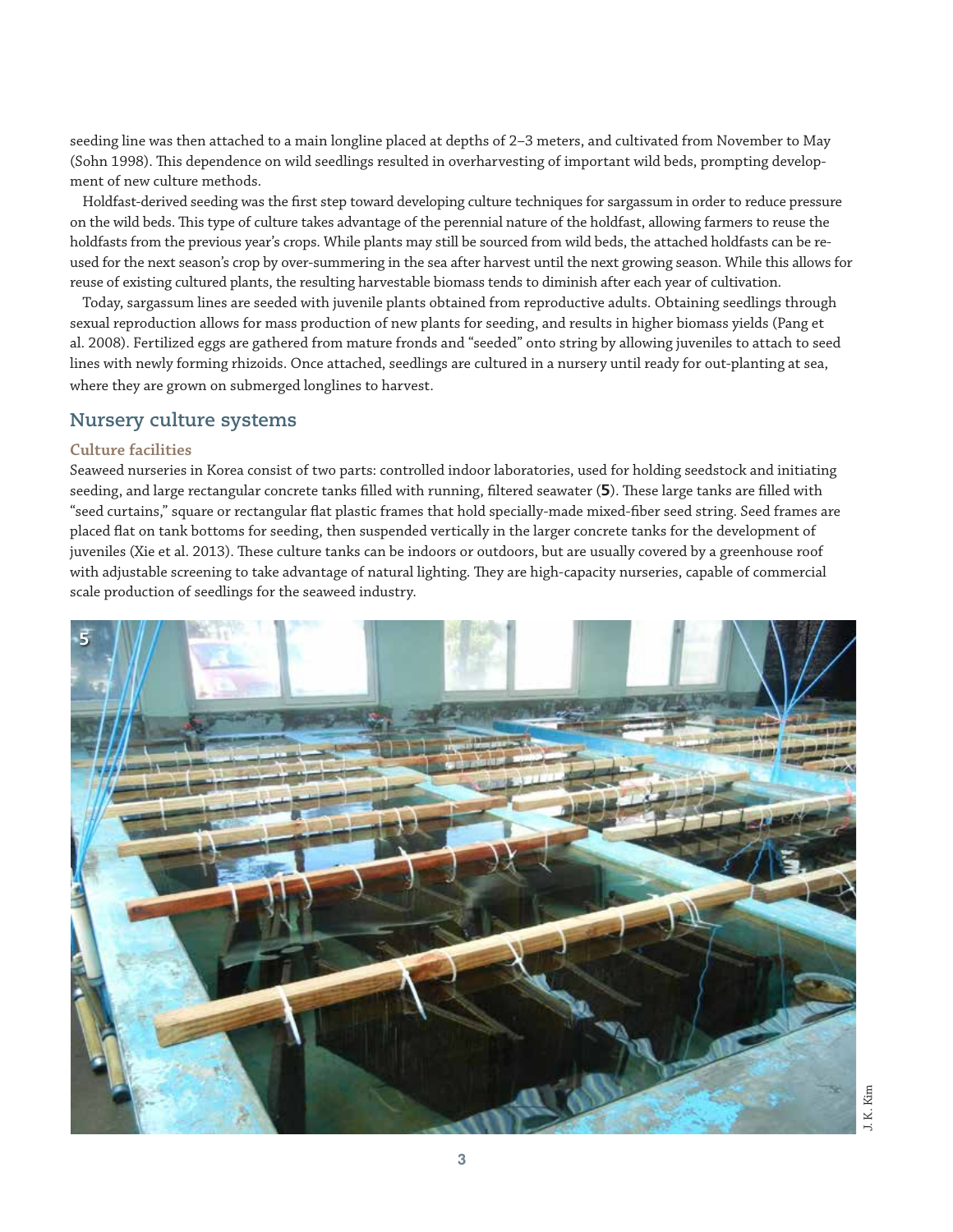#### **Seeding**

In order to initiate culture, mature parent plants are collected from farms or the wild in the spring, usually in April or May in Korea (Sohn 1998), before the spring tides (Xie et al. 2013) and transported to a seawater pond or a greenhouse nursery, where they are placed in concrete tanks with filtered seawater and gentle aeration. Optimal water temperatures for sargassum varies according to the species and location, but reproduction for *S. fulvellum* usually occurs with an increase in water temperature in the spring, coupled to a day-length driven formation of receptacles (Pang et al. 2009).

Nurseries can maintain immature thalli in aerated tanks until they are ready to initiate maturation and gamete release. Mature male and female plants are mixed in a 1:1 ratio and exposed to late spring (May–June) ambient water temperature (18–20 °C) and light climates. Seawater is exchanged as necessary, and supplemental fertilizer is added when required (NaNo $_3$  10 g m $^3$  and KHPO $_4$  0.1 g m $^3$ , final concentrations; Pang et al. 2008). Simultaneous discharge of gametes usually occurs within one week, under optimal conditions. A synchronized discharge is important to ensure maximal reproductive success. Synchronized release of gametes has been observed to occur in the very early morning, and usually around the same time each year, indicating a seasonal synchronicity (Pang et al. 2008). To achieve this in the hatchery, it is important to understand the phenology of the parent plant population in order to harvest before discharge takes place.

When mature  $(6)$ , eggs are released from the conceptacle, but remain attached to the outside of the receptacle with an envelope of mucilage that acts to protect the eggs and zygotes for several days before dropping off the parent plant.



Once eggs are released, they are very quickly fertilized and begin to divide to form the multicellular zygote, which will develop an ellipsoidal shape with a tuft of rhizoids developing at one end (Xie et al. 2013). After fertilization, female plants with attached zygotes are removed from the tanks and further cultured in aerated containers in filtered seawater, where zygotes are collected for seeding.

There are two methods for seeding zygotes onto seed frames. The first is "broadcast seeding," which spreads zygotes over seed frames placed horizontally on the bottom of tanks, allowing them to attach. This can be done by placing whole reproductive thalli directly over seed curtains to allow embryos to drop naturally onto string (Xie et al. 2013), or by collecting embryos that have been naturally shed from parent plants (10–24 hours for *S. thunbergii*; Zhao et al. 2008), and pouring the em bryo solution over seed frames.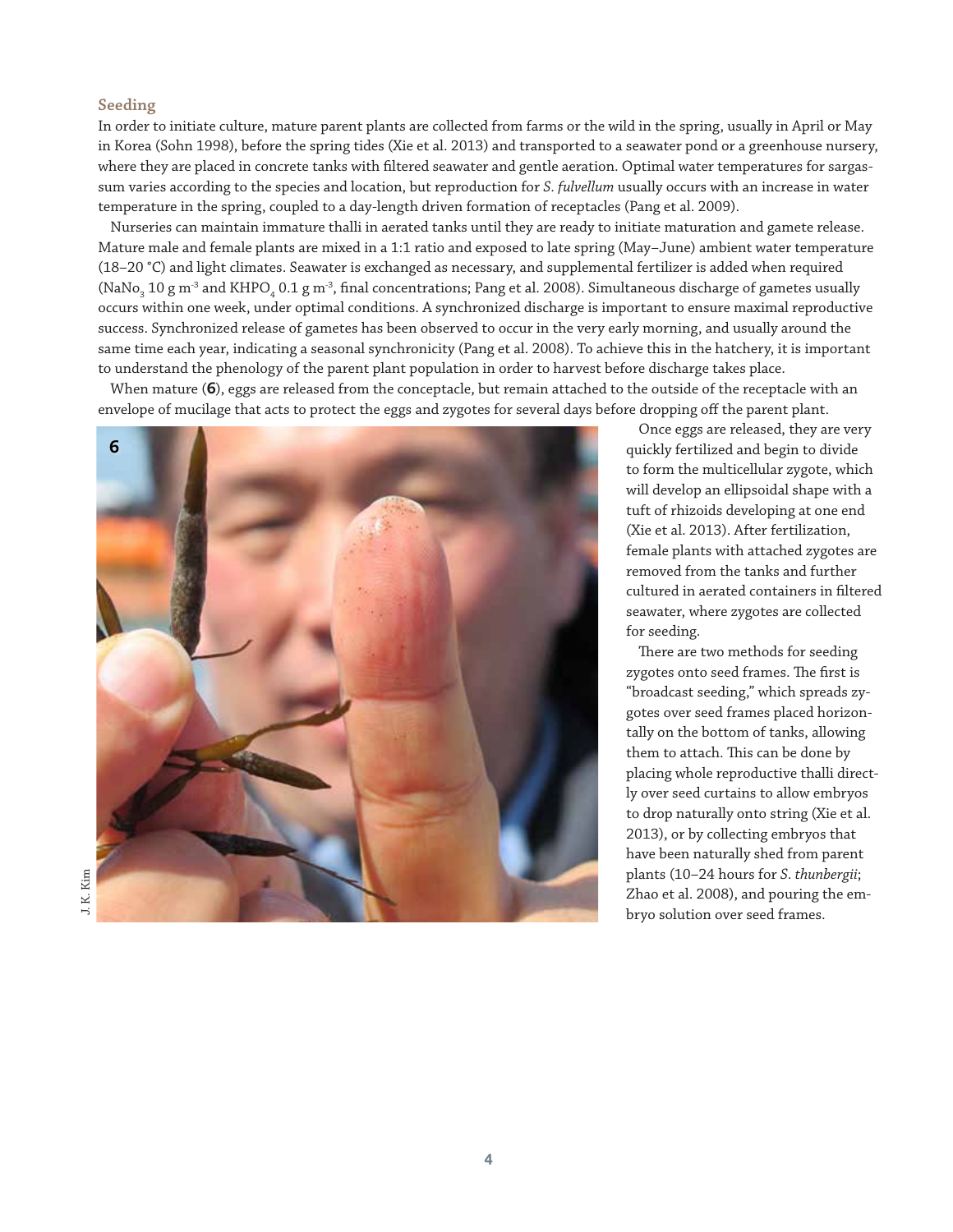

The second method is "paintbrush seeding," which seeds zygotes onto string with a paintbrush dipped in the seed solution (Hwang et al. 2006). The sticky embryos are liberated from parent fronds by briskly rubbing plants together over a fine mesh net (7). The embryos are then washed with filtered seawater and painted onto dry seed string (8). The mucilage helps zygotes attach to the string until they are secured with their rhizoids and



eventual holdfast, within about 24 hours (Zhao et al. 2008). After the attachment period, seeded frames are hung vertically in culture tanks.

#### **Nursery culture**

The new seedlings are cultured under ambient light and temperature in greenhouse tanks, with cloth providing shade on days of full sun. This tank-based nursery period can be as long as three to five months, as juveniles develop over the summer (Sohn 1998), or as short as one to two months, when seed lines are moved out to an ocean nursery for further development (Hwang et al. 2006, Xie et al. 2013). The ocean nursery is a protected area consisting of rafts or longlines where seeded frames are hung horizontally. If biofouling is a problem at this stage, seed frames can be sprayed periodically with a water jet to remove sediments and epiphytes. The ocean nursery phase can last from one to five months until plants reach 2–5 cm. Juveniles are then transferred from the nursery stage to the open water farm (Pang et al. 2008).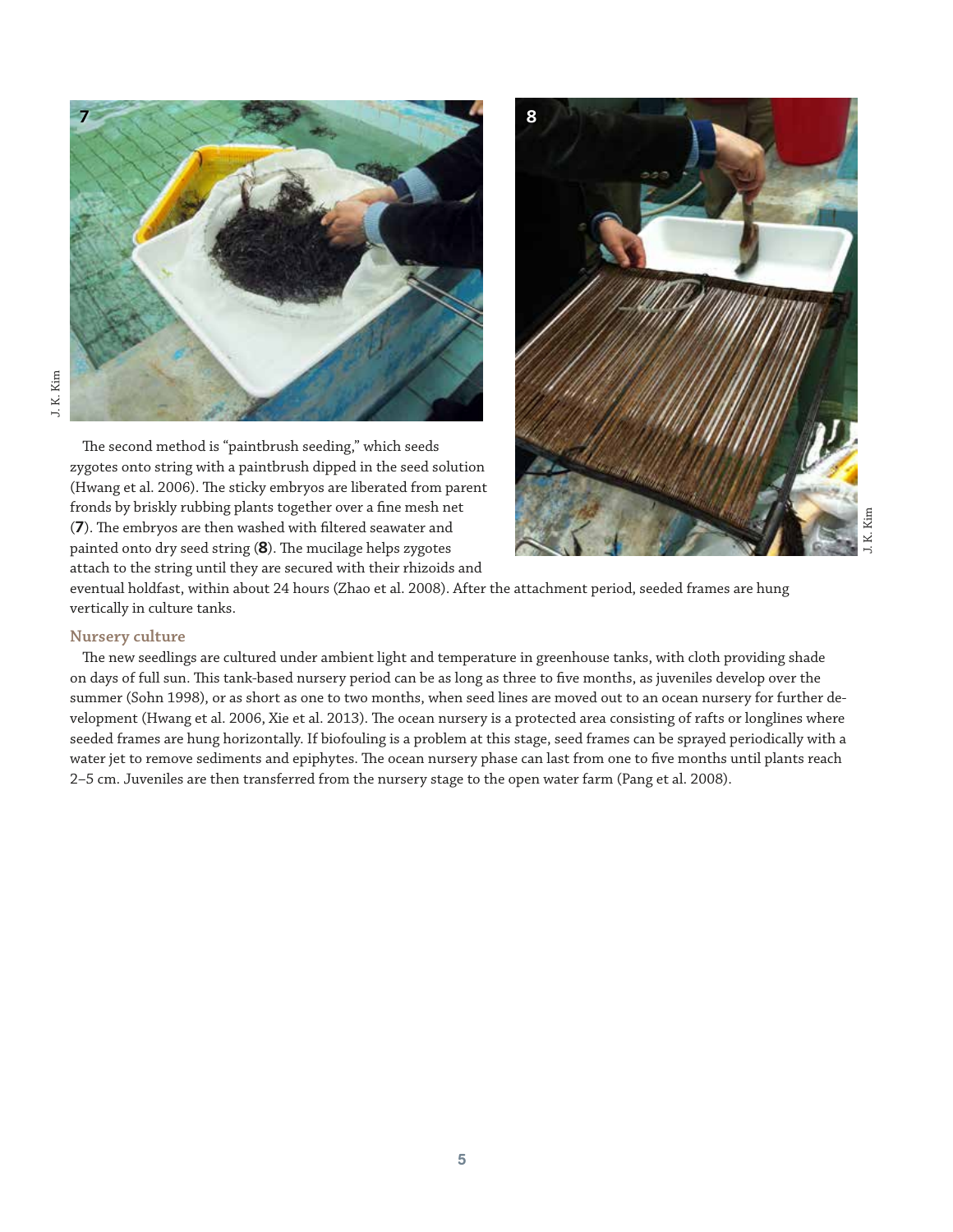#### **Farm culture**

The seed string is transferred to horizontal longlines with a reel that winds the string along the length of the line in a spiral fashion (Hwang et al. 2006). Long lines are placed at approximately 1–2 meter depths and cultivated through to the following spring  $(9-11)$ .

Multiple harvests can occur through holdfast regenera tion of the cut fronds, so a seeded line can produce for two to four years. December–January is the harvest period for the first year's harvest, while the second year's harvest can take place from October to January. Line depth can be ad justed to control irradiation, which was found to be optimal at 26–31% of surface levels for *Sargassum fulvellum*. Recep tacle formation may be delayed for *S. fulvellum* when lines are lowered from to three meters depth during the second half of the culture season, allowing for greater harvestable biomass and an extension of the culture season (Hwang et al. 2007). Depth may also be a useful tool for controlling biofouling organisms, which can be a major problem in the warmer months.

Biofouling and predatory organisms can cause problems in all stages of cultivation. Other algae and invertebrates can attach to the sargassum as well as the culture lines, competing for space and resources. Common fouling organ isms include green (*Ulva* spp.), brown (*Ectocarpus* spp.), and red (*Gracilaria* spp., *Ceramium* spp.) seaweeds, epiphytic diatoms, amphipods (*Caprellidae* spp.), annelids, mollusks, arthropods, sponges, hydrozoans, and bryozoans. Ideally, the culture period should be optimized to avoid periods of high fouling rates, and the culture depth and seeding den sity should be adjusted to favor optimal growth (Pang et al. 2008). Biofouling can be controlled through manual remov al, pressure washing, or with line treatments. Treatments can include desiccation or water bath dips with altered pH or salinity to reduce the fouling load. Soaking ropes in an acidic seawater bath (pH 4) for two to five minutes can prevent epiphytic growth (Xie et al. 2013), and remove amphipods. A five-minute soak in a basic seawater solution (pH 10) can also be effective for the removal of amphipods (Hwang et al. 2006). Altered salinity dips can also be effec tive, from freshwater dips (Xie et al. 2013), to five-minute soaks in lowered salinity water (7–10 ppt) or high saline solutions (44 ppt) (Hwang et al. 2006). Treatments will differ with species' tolerances, so should be specifically tailored to the tolerance ranges to help control epiphytic or epizootic fouling organisms.





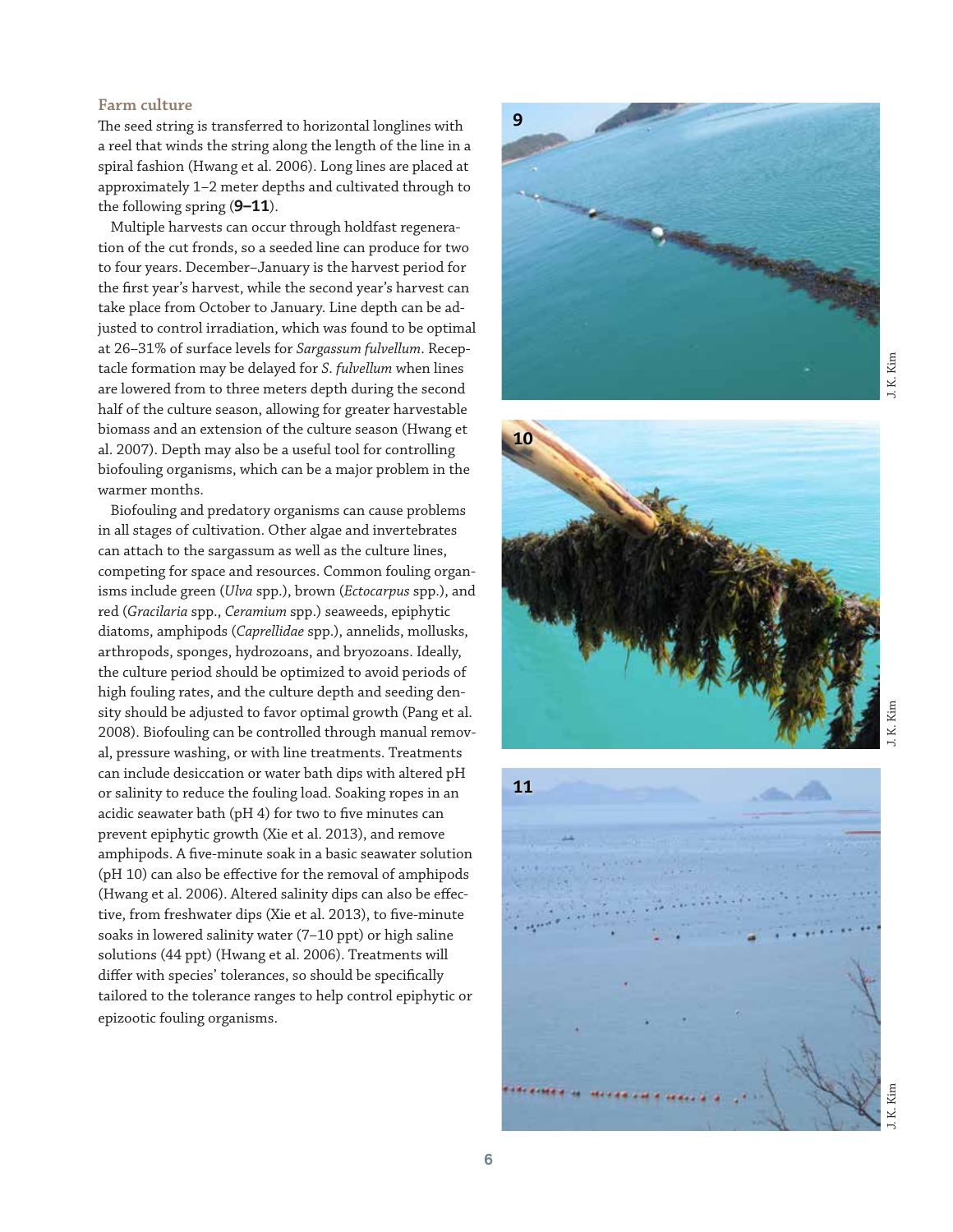## **Culture potential for native** *Sargassum* **in the United States**

Native *Sargassum* species can be found in the warmer waters of the United States, from Cape Cod, Massachusetts, to the Florida Keys on the East Coast, and in the Gulf of Mexico, California, and Hawaii (Abbott and Hollenberg 1976, Taylor 1957, Taylor 1960). One invasive species, *Sargassum muticum*, is currently present on the West Coast. All but two native species are benthic, occupying a wide range of marine habitats and depths.

#### Table 2. **Some North American species of** *Sargassum*

| <b>Species</b>                          | <b>Distribution</b>                                 |
|-----------------------------------------|-----------------------------------------------------|
| <b>Benthic</b>                          |                                                     |
| Sargassum filipendula C. Agardh*        | East Coast (MA to FL) & Gulf of Mexico              |
| Sargassum cymosum C. Agardh**           | East Coast (FL)                                     |
| Sargassum polyceratium Montagne***      | East Coawst (FL)                                    |
| Sargassum pteropleuron Grunow           | East Coast (FL) & Gulf of Mexico                    |
| Sargassum agardhianum Farlow            | West Coast (Southern California)                    |
| Sargassum palmeri Grunow                | West Coast (Channel Islands)                        |
| Sargassum obtusifolium J. Agardh        | Hawaii                                              |
| Sargassum aquifolium (Turner) C. Agardh | Hawaii (formerly S. echinocarpum J. Agardh)         |
| Sargassum oligocystum Montagne          | Hawaii                                              |
| Pelagic                                 |                                                     |
| Sargasuum natans (Linnaeus) Gaillon     | Southern Atlantic East Coast & Gulf of Mexico       |
| Sargassum fluitans (Børgesen) Børgesen  | Southern Atlantic East Coast & Gulf of Mexico       |
| <b>Invasive</b>                         |                                                     |
| Sargassum muticum (Yendo) Fensholt      | Invasive (US Pacific coast, CA to British Columbia) |

\* There are four varieties and two forms of *S. filipendula* listed on Algaebase.org.

\*\* There are nine varieties and one form of *S. cymosum* listed on Algaebase.org.

\*\*\*One variety of *S. polyceratium* is listed on Algaebase.org.

See [algaebase.org](http://www.algaebase.org) and Dawes and Mathieson (2008) for more information and references.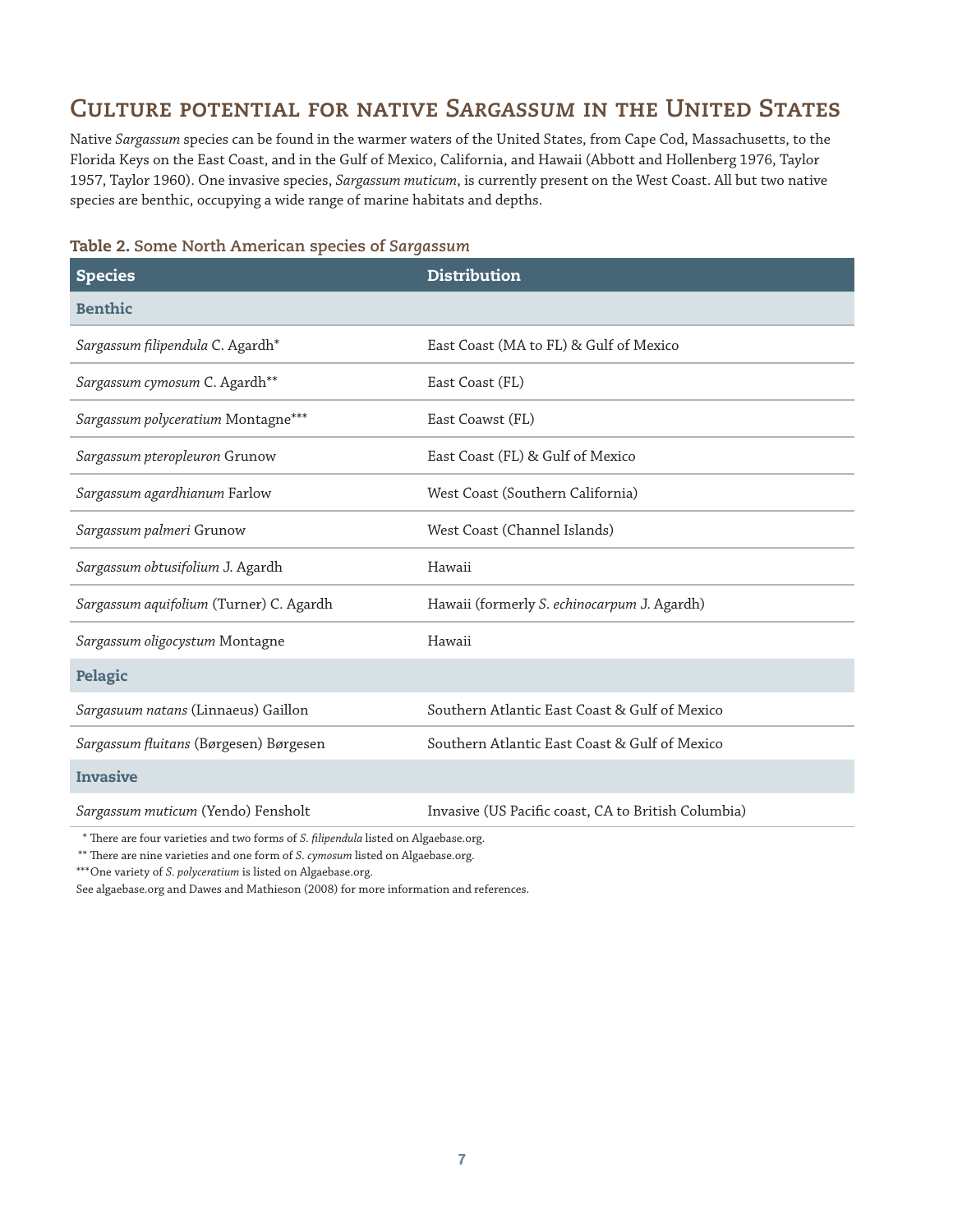Each species has specific optimal temperature, salinity, and light requirements, as well as different growth and reproductive cycles, depending on local conditions and latitude. In general, for most species, growth rates were found to be maximal between the range of 24–30 °C, with sharp decreases in growth at temperatures above or below this range (Hanisak and Samuel 1987)(12). Benthic and pelagic species have different salinity and light requirements, indicating adaptation to their submerged or surface habitats. Benthic species can tolerate a wider salinity range, with an optimal range of 24–42 ppt, than pelagic species, which are more stenohaline, with an optimal range of 36–42 ppt (Hanisak and Samuel 1987). Benthic species are saturated for growth at lower photon flux densities than pelagic species, at ca 150 µmol  $m^2 s^1$ , compared to 200–300 μmol  $m<sup>2</sup> s<sup>-1</sup>$  for pelagic species (Hanisak and Samuel 1987).



2013 Temperature Profiles, East Coast USA

12. **2013 Seawater temperature profiles from NOAA coastal buoys at approximately 25, 30, 35 and 40 degree north latitudes. Based on mean bi-monthly data from NOAA buoys SMKF1-FL, 41112-FL, 41036-NC, 44065-NY. Data from ndbc.noaa.gov.**

Out of six species of sargassum tested in Florida, *S. filipendula* and *S. pteropleuron* had the highest growth rates (Hanisak and Samuel 1987). These two benthic species can be found in different types of marine environments, with some physiological differences in optimal growing conditions. Of these two species, *S. filipendula* has the widest distribution, so this species could be a good candidate for culture.

| <b>Species</b> | <b>Type</b> | <b>Temperature</b><br>(°C) | <b>Salinity</b><br>(ppt) | <b>Light Saturation</b><br>(µmol m <sup>-2</sup> s <sup>-1</sup> ) | <b>Source</b>           |
|----------------|-------------|----------------------------|--------------------------|--------------------------------------------------------------------|-------------------------|
| S. filipendula |             | $18 - 30$                  | $24 - 42$                | 150                                                                | Hanisak and Samuel 1987 |
|                | Benthic     | 25                         |                          |                                                                    | Prince 1974             |
| S. fluitans    | Pelagic     | $24 - 30$                  | $36 - 42$                | $200 - 300$                                                        | Hanisak and Samuel 1987 |
| S. natans      | Pelagic     | $18 - 30$                  | $36 - 42$                | $200 - 300$                                                        | Hanisak and Samuel 1987 |

#### Table 3. **Optimal environmental parameters for culture of native** *Sargassum* **species.**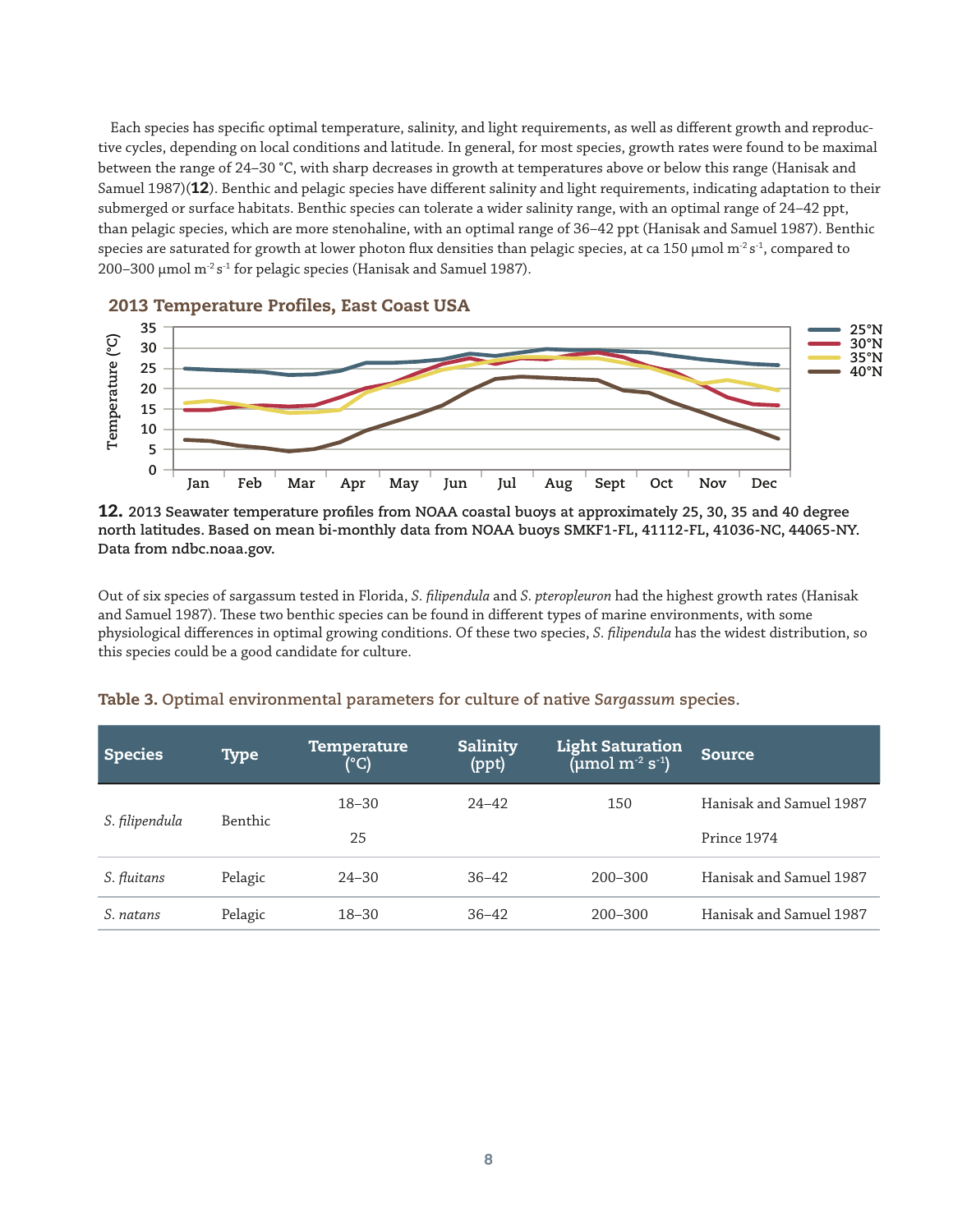#### **Benthic species**

*Sargassum filipendula* is native to the East Coast of the U.S., with a wide distribution from south of Cape Cod, Massachusetts, to southern Florida and the Gulf of Mexico (Taylor 1957, Taylor 1960). It can also be found in Central and South America and around southern Asia, where it is used in traditional cuisines and in cosmetics. This is a subtidal, attached species, growing from just below the low tide mark down to 40 meter depths (Dawes and Tomasko 1988). Small discoid holdfasts attach onto shells or rocks in relatively quiet waters, with the plant buoyed upright by small round air bladders. Plants are typically 28–60 cm long, with largest individuals reaching up to one meter or more in length (Dawes and Mathieson 2008). Plants have smooth, branching main axes supporting branchlets bearing long, thin, serrated leaf-like blades with clear midribs and scattered cryptostomata. Long, slender receptacles develop in late summer and autumn (Taylor 1957). There are several alternate forms of *S. filipendula*, with four varieties and two forms currently recognized (Guiry and Guiry 2013).

*S. filipendula* can produce antheridia and oogonia in a single conceptacle, but more often a unisexual tendency produces male and female organs in different conceptacles. The antheridia develop 64 spermatozoids within the conceptacle, while each oogonia produces only one egg. Eggs are discharged within a mucilaginous wall, which allow them to remain attached to the parent plant through development of the multicellular zygote. The fertilized egg develops into a multicellular ellipsoidal structure, forming a tuft of rhizoids at one end, which will develop into the new holdfast structure as the zygotes are released and settle onto the sea floor (Simons 1906).

In the northern range of the distribution, just south of Cape Cod, Massachusetts, and in Connecticut, *S. filipendula* has been observed to have a seasonal cycle of abundance, with the period of maximum standing crop occurring from April to September, and a period of dormancy occurring from November to March (Conover 1958, Schneider et al. 1980)(13). Reproduction occurs in the summer months, when both vegetative and reproductive plants are abundant, and sporelings can be found attached with mucilage on parent conceptacles (Simons 1906). Growth in culture of *S. filipendula* from northernmost populations in Massachusetts was found to be optimal at 25 °C, inhibited at 30 °C, and fatal after five days at 35 °C (Prince 1974).

In Florida, *S. filipendula* is common to shallow coastal waters, and can be found in a wide range of marine environments, from very low salinity estuaries to full salinity coastal waters. The seasonal growth and reproductive cycle starts with new shoots developing from perennial bases in spring to early summer (Dawes and Tomasko 1988), rapid growth through spring and early summer (March–June), and maturation occurring in late summer. Reproduction occurs in autumn with the onset of short days and decreasing temperatures, then annual shoots experience die-back in winter, leaving dormant perennial bases (Dawes 1987). *S. filipendula* has a broad tolerance to irradiance, salinity, and temperature.

| Month                                   | Jan                              | Feb | Mar                 | Apr              | May | Jun |                                 | Jul             | 'Aug                  | Sep | Oct                    | Nov      |  | Dec                               |
|-----------------------------------------|----------------------------------|-----|---------------------|------------------|-----|-----|---------------------------------|-----------------|-----------------------|-----|------------------------|----------|--|-----------------------------------|
| <b>Northern</b><br><b>Distribution</b>  |                                  |     |                     |                  |     |     | Period of maximum standing crop |                 |                       |     |                        | Dormancy |  |                                   |
| (MA to NJ)                              | Dormancy period                  |     |                     | Start new growth |     |     | Reproductive period             |                 |                       |     | period                 |          |  |                                   |
| Southern<br><b>Distribution</b><br>(FL) | Dieback<br>of annual<br>branches |     | Start new<br>growth | Rapid growth     |     |     |                                 | maturing plants | Max length & biomass, |     | Reproductive<br>period |          |  | Die back<br>of annual<br>branches |

13. **Annual growth patterns of** *S. filipendula* **for two locations on the U.S. East Coast as related to water temperature (Simons 1906, Taylor 1957, Conover 1958, Dawes 1987).** 

*S. filipendula* exhibited the greatest salinity tolerance out of several species tested from Florida, growing at salinities as low as 6 ppt (Hanisak and Samuel 1987), though some studies have observed mortality of annual branches at salinities of 5 and 15 ppt, with perennial bases able to tolerate a wider range (15–35 ppt) of salinity treatments (Dawes and Tomasko 1988). The optimal salinity range has been found to be within 24–42 ppt (Hanisak and Samuel 1987). Maximal growth rate occurred between 18–30 °C, with a decrease above 30 °C. Growth rates were saturated at a photon flux density of 150 μmol  $m<sup>2</sup> s<sup>-1</sup>$ , with compensation levels at 10–20 µmol  $m<sup>-2</sup> s<sup>-1</sup>$  (Hanisak and Samuel 1987).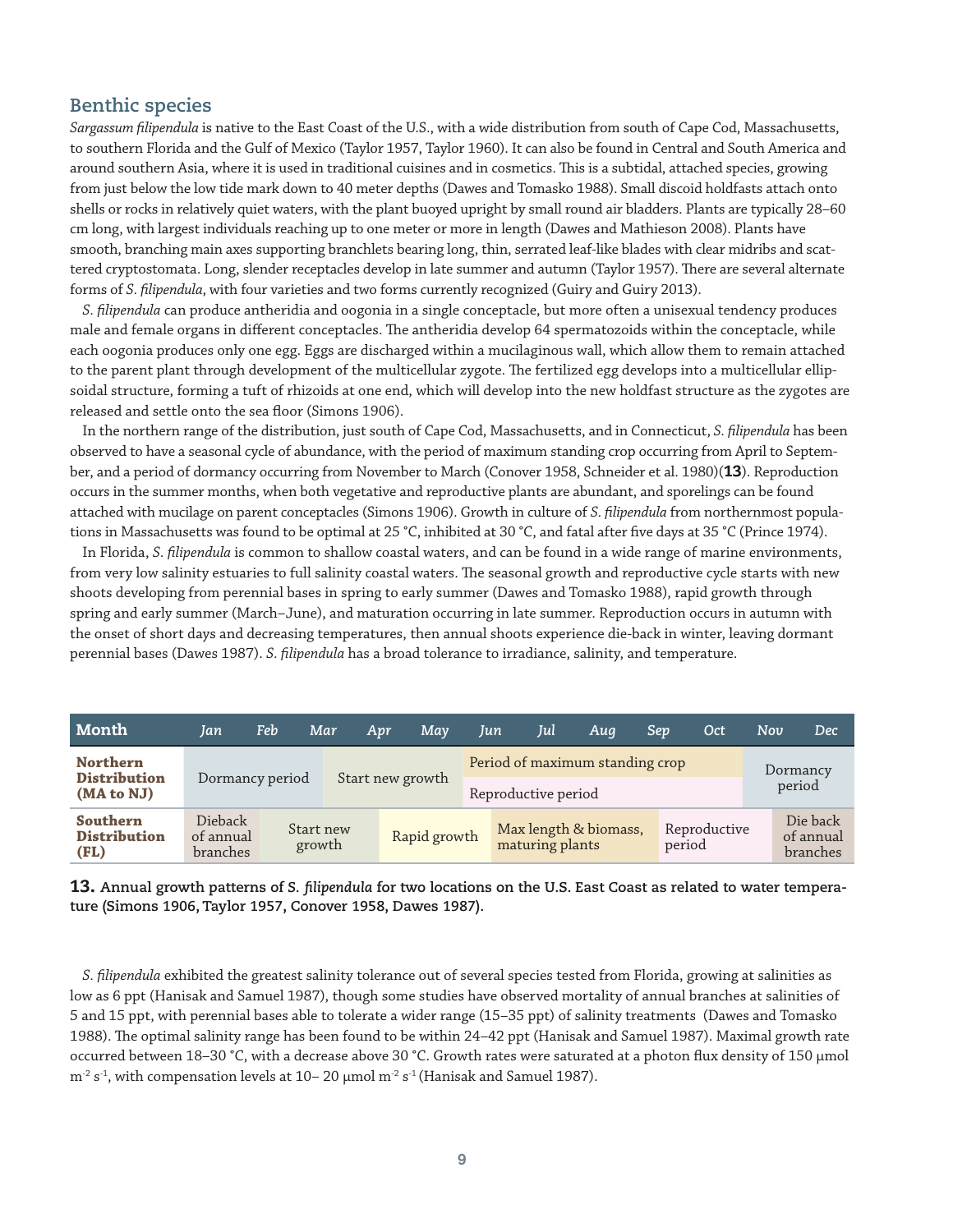#### **Pelagic species**

The two strictly pelagic or planktonic species, *S. natans* and *S. fluitans*, are unique holo-pelagic species, reproducing exclusively by vegetative means, where blade fragments develop directly into new individuals. They are found in open coastal environments as vegetative floating individuals and mats along the eastern coast of Florida (Dawes and Mathieson 2008). Generally known as "gulfweed," *S. natans* and *S. fluitans* can form large floating mats offshore, especially in the North Atlantic central gyre, an area known as the "Sargasso Sea." Large masses are also common off the southern U.S. Atlantic coast, often found cast up on beaches and shorelines, especially after storms. Floating sargassum can provide important refuge for fish, invertebrates, and birds by providing protection, food, and substrate (Lüning 1990). Both species have long, serrated, lanceolate leaves, but *S. fluitans* (14) has wider leaves (3–4 mm) compared to *S. natans* (1–2 mm). Air bladders on *S. natans* (15) have a spine-like apical projection, while air bladders on *S. fluitans* lack projections (Edwards, 1970).



These strictly pelagic species have potential to be cultivated in open water or in a land-based system. Land or tank-based systems have the advantage of added control over environmental parameters for production of food or specialty extracts. In a study comparing growth rates in Florida, both species showed a range of maximal growth at temperatures between 24–30 °C, while *Sargassum natans* had a broader optimal temperature range of 18–30 °C. There was no detectable growth of either species at 12 °C, and growth decreased at temperatures above 30 °C. Optimal salinity ranges were found to be stenohaline, at 36–42 ppt, with no growth occurring at 18 ppt or below. Growth rates of both species were saturated at light levels of 200–300  $\mu$ mol m<sup>-2</sup> s<sup>-1</sup>, with compensation levels of 25–50  $\mu$ mol m<sup>-2</sup> s<sup>-1</sup> (Table 3). *S. fluitans* exhibited a higher growth rate than *S. natans* under optimal growth conditions (Hanisak and Samuel 1987).

#### **Invasive species**

*Sargassum muticum*, also known as Japanese wire weed, was introduced to Europe and the U.S. West Coast from Japan (Critchley et al. 1990, Lüning 1990). This is a species of concern to the East Coast as well, because of its high growth rates and invasive nature in warmer waters. *S. muticum* is capable of reproducing both sexually and asexually through fragmentation. Individuals are monoecious, producing male and female organs within the same receptacles on the same plant, and are probably capable of self-fertilization (Lobban and Harrison 1997). Invasive seaweed species can pose a threat to native habitat by proliferating and outcompeting native species, effectively reconstructing underwater architecture and associated food webs. Besides altering the underwater landscape, invasive seaweeds can impact recreational, industrial, and commercial use of coastal waters. Invasive species are spread around the globe by ballast water, hull fouling on ships, transport of live shellfish or other seafood, and by ocean currents. Only species native to local waters should be farmed, and any observations of the highly invasive *S. muticum* should be reported immediately to the local Sea Grant program or to the Federal Aquatic Nuisance Species Task Force (anstaskforce.gov/state\_guidance.htm).

## **Uses for cultured native species of Sargassum**

#### **Food and extracts**

With development of culture techniques for native species in the U.S. comes great potential for new products and ecosystem services. Marine macroalgal species contain a variety of minerals, vitamins, fiber, and bioactive compounds that could be used as functional ingredients for human, animal, and plant health (Stengel et al. 2011). Sargassum species, like other large brown algae, contain unique bioactive compounds that could be used as extracts or as components of whole foods (Nisizawa 2002, Namvar et al. 2013).

Polysaccharides isolated from brown algae species, in particular fucoidans and alginate, are of interest for a range of bioactive properties (Morales et al*.* 2006, Peng et al. 2013) and as a source of health-promoting dietary fiber and potential prebiotics (Gutpa and Abu-Ghannam 2011a). Fucoidans are sulphated polysaccharides unique to brown algae that have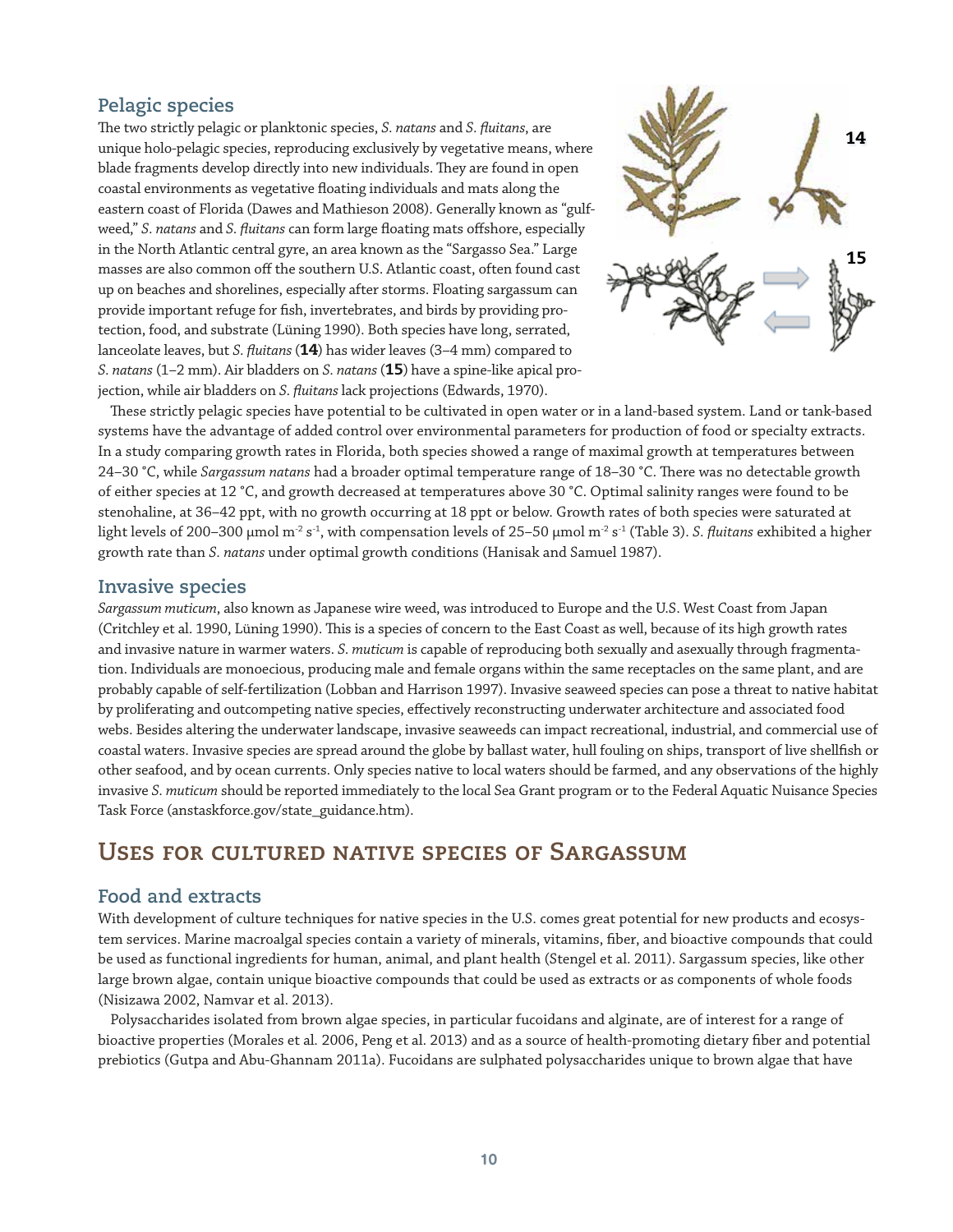been found to have anti-tumor (Nisizawa 2002, Khotimchenko 2010), anti-metastatic, anti-proliferative, antiviral, anticoagulant, antibacterial, and anti-inflammatory properties in laboratory trials (Nisizawa 2002, Gutpa and Abu-Ghannam 2011a, Li et al. 2008). Sulphated polysaccharides extracted from *Sargassum filipendula* exhibited strong antioxidant properties, with stronger reducing power than vitamin C, and were effective in inhibiting cell proliferation (Costa et al. 2010). *S. filipendula* was reported to contain up to 26% dry weight of fucoidan in tropical populations (Garcia-Rios et al. 2012).

Alginate, the salt of alginic acid and a polysaccharide, is currently extracted and used in food, medical, and industrial processing for gelling, thickening, and stabilizing properties. Alginic acid and alginate occur in the cell wall matrix and in the intercellular mucilage, and abundance depends on depth, life stage, species, and season. Alginates are believed to have immunomodulary properties, and have been effective inhibitors of tumors in mice (Gutpa and Abu-Ghannam 2011a). Alginate in *S. fluitans* can consist of up to 45% of its dry weight (Fourest and Volesky 1996), though studies in Florida found values that ranged from 13% (*S. filipendula*), to 9% (*S. natans*), to 6.8% (*S. fluitans*) (Davis 1950), and 17.4% in the tropics (García-Ríos et al. 2012).

Sargassum contains multiple photosynthetic pigments including fucoxanthin. Fucoxanthin has been found to have inhibitory effects on several different types of cancer cells, when supplied as an extract in the diet of laboratory rats. It also has been shown to reduce white adipose tissue in rats, suppressing weight gain when ingested. It has been suggested that fucoxanthin, either through diet supplementation or as part of a whole food, can have an anti-obesity effect and increase metabolism (Holdt and Kraan 2011). Other bioactive compounds found in brown algae include diterpenes and phenolic phlorotannins that have exhibited antitumor, antiviral, antioxidant, anti-allergic, anti-diabetic, antibacterial, and algicidal properties (see Gutpa and Abu-Ghannam 2011a, Stengel et al*.* 2011 for review).

Seaweeds can also be added as components of other food products, or used for nutritional supplementation in animal feeding regimes. When blended with meat, they can improve texture and quality through their water retention and bulking properties and increase nutritional value, reduce sodium content, and increase antioxidant capacity of the product (Gutpa and Abu-Ghannam 2011b). They may also replace synthetic preservatives in processed or packaged food due to their high antioxidant and antimicrobial activity, and can naturally enhance nutritional quality of food by adding vitamins, riboflavin, niacin, pantothenic acid, folic acid, and a range of minerals (Gupta and Abu-Ghannam 2011b). When used as a dietary supplement in livestock feed, brown seaweed has been found to reduce harmful gut bacteria, increase weight gain, increase and improve gain to feed ratio, and improve gut health of young pigs (O'Doherty et al. 2010).

#### **Environmental applications**

Besides being cultivated for food or supplements, marine macroalgae can be used to improve water quality. Seaweeds take up dissolved inorganic nitrogen and phosphorous from seawater, so can be cultivated for nutrient remediation and bioextraction benefits. This is a natural benefit of the algal farming process, and can be used as a nutrient mitigation tool for nutrient bioextraction in areas of excess nitrogen and phosphorus loading (Kim et al. 2014), or as part of an integrated multi-trophic aquaculture model (Neori et al. 2004, Neori et al. 2007). For example, in integrated seaweed-prawn culture systems, excess nutrients could be built into algal biomass, reducing environmental impacts (Mai et al. 2010, Zonghe et al. 2013).

Like many of the brown algae, sargassum have strong chelating properties, with potential for bio-monitoring coastal waters for the presence of heavy metals (Filho et al. 1997). They could also be cultured for metal sequestration in seawater via bioaccumulation (Davis et al. 2003), or biosorption, the extraction of metallic species from waste liquids using non-living material (i.e. dried tissue). There are models for using sargassum in packed bed columns for the removal of ions from a solution, and even a U.S. patent for the use of *Sargassum natans* for sequestering gold from water (Volesky and Kuyucak 1988). Any seaweed grown for bioremediation of polluted waters is not suitable for human consumption, and should be used or disposed of in the most appropriate manner (e.g., biofuel).

Sargassum beds trap nutrients and make a significant contribution to the high rates of primary production found in shallow subtidal areas (Wanders 1976), and therefore play an ecologically important role in the maintenance of a healthy coastal ecosystem. By developing effective culture techniques for native species, it is possible to develop a new tool for environmental enhancement, restoration, and biomass production.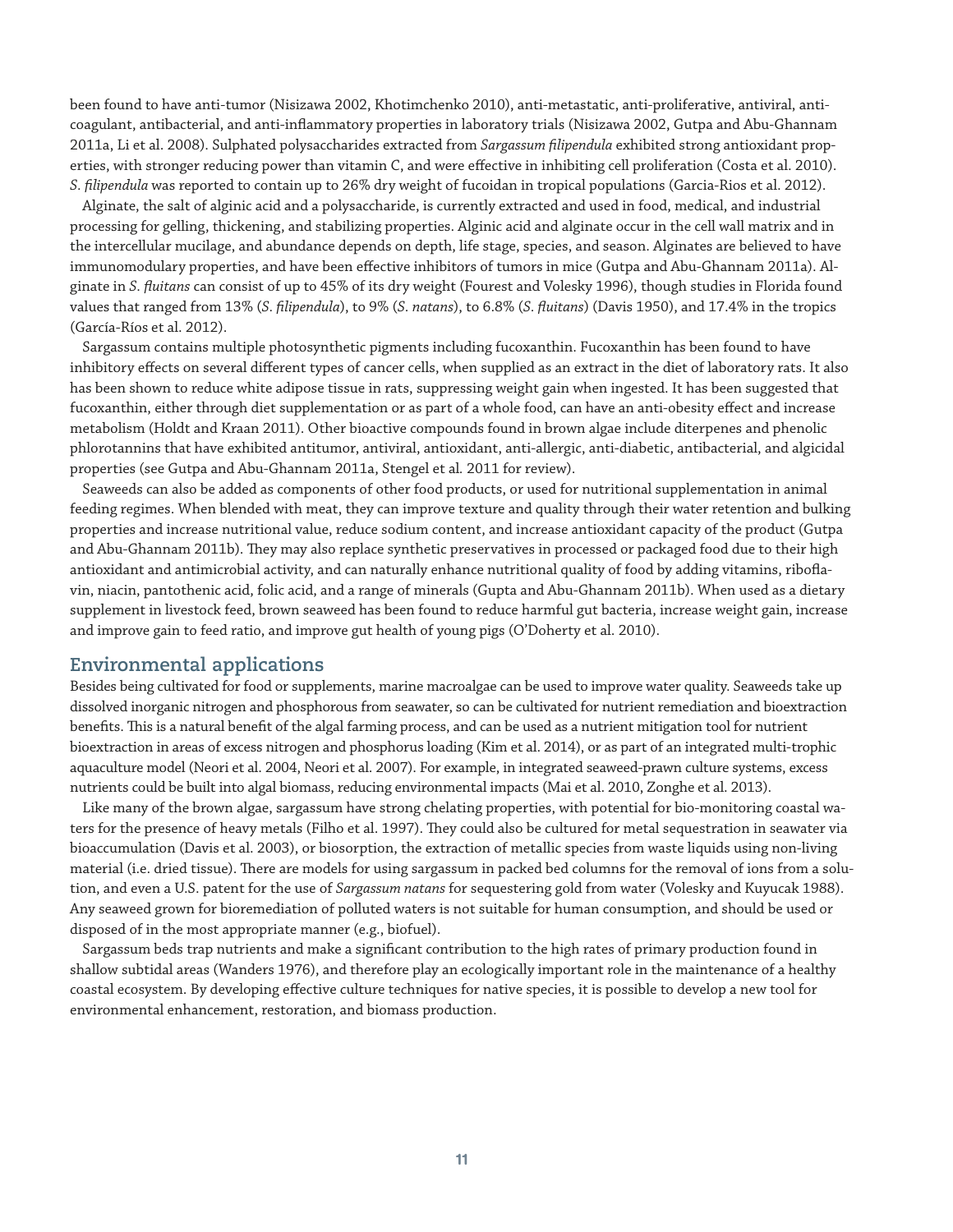### **References**

Abbott, I.A., and G.J. Hollenberg, 1976. *Marine Algae of California*. Stanford, CA: Stanford University Press.

Belleme, J., and J. Belleme. 2007. *Japanese Foods that Heal: Using Traditional Japanese Ingredients to Promote Health, Longevity and Well-Being*. North Clarendon, VT: Tuttle Publishing.

Carpenter, E.J., and J.L. Cox. 1974. Production of pelagic *Sargassum* and a blue-green epiphyte in the western Sargasso Sea. *Limnology & Oceanography* 19:429-435.

Conover, J.T. 1958. Seasonal growth of benthic marine plants as related to environmental factors in an estuary. *Publications of the Institute Marine Science* 5:97-147.

Costa, L.S., G.P. Fidelis, S.L. Cordeiro, R.M. Oliveira, D.A. Sabry, R.B.G. Camara, L.B. Nobre, M.P. Costa, J. Almeida-Lima, E.H.C. Farias, E.L. Leite, and H.A.O. Rocha. 2010. Biological activities of sulphated polysaccharides from tropical seaweeds. *Biomedicine & Pharmacotherapy* 64:21-28.

Critchley, A., W. Farnham, T. Yoshida, and T. Norton. 1990. A bibliography of the invasive alga *Sargassum muticum* (Yendo) Fensholt (Fucales: Sargassaceae). *Botanica Marina* 33:551-62.

Davis, T.A., B. Volesky, A. Mucci. 2003. A review of the biochemistry of heavy metal biosorption by brown algae. *Water Research* 37:4311-4330.

Davis, F.W. 1950. Algin from *Sargassum. Science, New Series* 111:150.

Dawes, C.J. 1987. Physiological ecology of two species of *Sargassum* (Fucales, Phaeophyta) on the west coast of Florida. *Bulletin of Marine Science* 40:198-209.

Dawes, C.J., and A.C. Mathieson. 2008. *The Seaweeds of Florida*. Gainesville, FL: The University Press of Florida.

Dawes, C.J., and D.A. Tomasko. 1988. Physiological responses of perennial bases of *Sargassum filipendula* from three sites on the west coast of Florida. *Bulletin of Marine Science* 42:166-173.

Edwards, P. 1970. Illustrated guide to the seaweeds and sea grasses in the vicinity of Port Aransas, Texas. University of Texas Press.

Filho, G., C. Karez, L. Andrade, Y. Yoneshique-Valentin, and W. Pfeiffer. 1997. Effects on growth and accumulation of zinc in six seaweed species. *Ecotoxicology and Environmental Safety* 37:223-228.

Fourest, E., and B. Volesky. Contribution of sulphonate groups and alginate to heavy metal biosorption by the dry biomass of *Sargassum fluitans. Environ Science & Technology* 30:277-282.

García-Ríos, V., E. Ríos-Leal, D. Robledo, and Y. Freile-Pelegrin. 2012. Polysaccharides composition from tropical brown seaweeds. *Phycological Research* 60:305–315.

Guiry, M.D., and G.M. Guiry. 2013. algaebase.org. Galway: National University of Ireland.

Gupta, S., and N. Abu-Ghannam. 2011a. Bioactive potential and possible health effects of edible brown seaweeds. *Trends in Food Science & Technology* 22:315-326.

Gupta, S., and N. Abu-Ghannam. 2011b. Recent developments in the application of seaweeds or seaweed extracts as a means for enhancing the safety and quality attributes of foods. *Innovative Food Science & Emerging Technologies* 12:600-609.

Hanisak, M.D., and M.A. Samuel. 1987. Growth rates in culture of several species of *Sargassum* from Florida, USA. *Hydrobiologia* 151/152:399-404.

Holdt, S.L., and S. Kraan. 2011. Bioactive compounds in seaweed: functional food applications and legislation. *Journal of Applied Phycology* 23:543-597.

Hou, J., and Y. Jin. 2005. *The Healing Power of Chinese Herbs and Medicinal Recipes.* New York: Haworth Press, Inc.

Hwang, E.*,* C. Park, and J. Baek. 2006. Artificial seed production and cultivation of the edible brown alga, *Sargassum fulvellum* (Turner) C. Agardh: Developing a new species for seaweed cultivation in Korea*. Journal of Applied Phycology* 18:251-257.

Hwang, E.K., D.S. Ha, J.M. Baek, M.Y. Wee, and C.S. Park. 2006. Effects of pH and salinity on the cultivated brown alga *Sargassum fulvellum* and associated animals. *Algae* 21:3, 317-321.

Hwang, E.K., J.M. Baek, and C.S. Park. 2007. Assessment of optimal depth and photon irradiance for cultivation of the brown alga, *Sargassum fulvellum* (Turner) C. Agardh. *Journal of Applied Phycology* 19:787-793.

Khotimchenko, Y.S. 2010. Antitumor properties of nonstarch polysaccharides: fucoidans and chitosans. *Russian Journal of Marine Biology* 36:321-330.

Kim J.K., G.P. Kraemer, and C. Yarish. 2014 (in press). Integrated multi-trophic aquaculture in the United States, in: *Integrated Multi-Trophic Aquaculture (IMTA)* (Chopin, T., A. Neori, S. Robinson, and M.Troell, eds.). New York: Springer Science.

Li, B., F. Lu, X. Wei, and R. Zhao. 2008. Fucoidan: structure and bioactivity. *Molecules* 13:1671-95.

Lobban, C.S., and P.J. Harrison. 1997. *Seaweed Ecology and Physiology*. Cambridge: Cambridge University Press.

Lüning, K. 1990. Seaweeds: their environment, biogeography, and ecophysiology, in *Meeresbotanik: Verbreitung, Okophysiologie und Nutzung der marinen Makroalgen (C.* Yarish and H. Kirkman, eds.). New York: John Wiley and Sons.

Mattio, L., and C.E. Payri. 2011. 190 years of *Sargassum* taxonomy, facing the advent of DNA phylogenies. *Botanical Review* 77:31-70.

Mai, H., R. Fotedar, and J. Fewtrell. 2010. Evaluation of *Sargassum* sp. as a nutrient-sink in an integrated seaweed-prawn (ISP) culture system. *Aquaculture* 310:91-98.

Morales, J.L., Z.O. Cantillo-Ciau, I. Sanchez-Molina, and G.J. Mena-Rejon. 2006. Screening of antibacterial and antifungal activities of six marine macroalgae from coasts of Yucatan Peninsula. *Pharmaceutical Biology* 44:632-635.

Moreira, L., and A.M. Suárez. 2002. Estudio de género *Sargassum* C. Agardh, 1820 (Phaeophyta, Fucales, Saragssaceae) en aguas Cubanas. 4. Reproducción sexual en *Sargassum natans* (Linnaeus) Meyer y *S. fluitans* Børgesen. *La Revista de Investigaciones Marinas* 23:63-65.

Namvar, F., R. Mohamad, J. Baharara, S. Zafar-Balanejad, F. Fargahi, and H.S. Rahman. 2013. Antioxidant, antiproliferative, and anitangiogenesis effects of polyphenol-rich seaweed (*Sargassum muticum*). *BioMed Research International* dx.doi.org/10.1155/2013/604787.

Neori, A., T. Chopin, M. Troell, A.H. Buschmann, G. Kraemer, C. Halling, M. Shpigel and C. Yarish. 2004. Integrated aquaculture: rationale, evolution and state of the art emphasizing seaweed biofiltration in modern aquaculture. *Aquaculture* 231:361-391.

Neori, A., M. Troell, T. Chopin, C. Yarish, A. Critchley, and A.H. Buschmann. 2007. The need for ecological balance in "Blue Revolution" aquaculture. *Environment* 49:36-42.

Nisizawa, K. 2002. *Seaweeds Kaiso*. Kochi, Japan: Japanese Seaweed Association.

Oak, J., Y. Suh, and K. Lee. 2002. Phylogenetic relationships of *Sargassum* subgenus Bactrophycus (Sargassaceae, Phaeophyceae) inferred from rDNA ITS sequences. *Algae* 17:235-247.

O'Doherty, J.V., P. McDonnell, and S. Figat. 2010. The effect of dietary Laminarin and fucoidan in the diet of the weanling piglet on performance and selected faecal microbial populations. *Livestock Science* 134:1-3, 208-210.

Pang, S., F. Liu, T. Shan, S. Gao, and Z. Zhange. 2009. Cultivation of the brown alga *Sargassum horneri*: sexual reproduction and seedling production in tank culture. *Journal of Applied Phycology* 21:413-422.

Pang, S., T. Shan, Z. Zhange, and J. Sun. 2008. Cultivation of the intertidal brown alga *Hizikia fusiformis* (Harvey) Okamura: mass production of zygote-derived seedlings under commercial cultivation conditions, a case study experience. *Aquaculture Research* 39:1408-1415.

Pang S.*,* S.Q. Gao, and J.Z. Sun. 2006. Cultivation of the brown alga *Hizikia fusiformis* (Harvey) Okamura: controlled fertilization and early development of seedlings in raceway tanks in ambient light and temperature*. Journal of Applied Phycology* 18:723-731.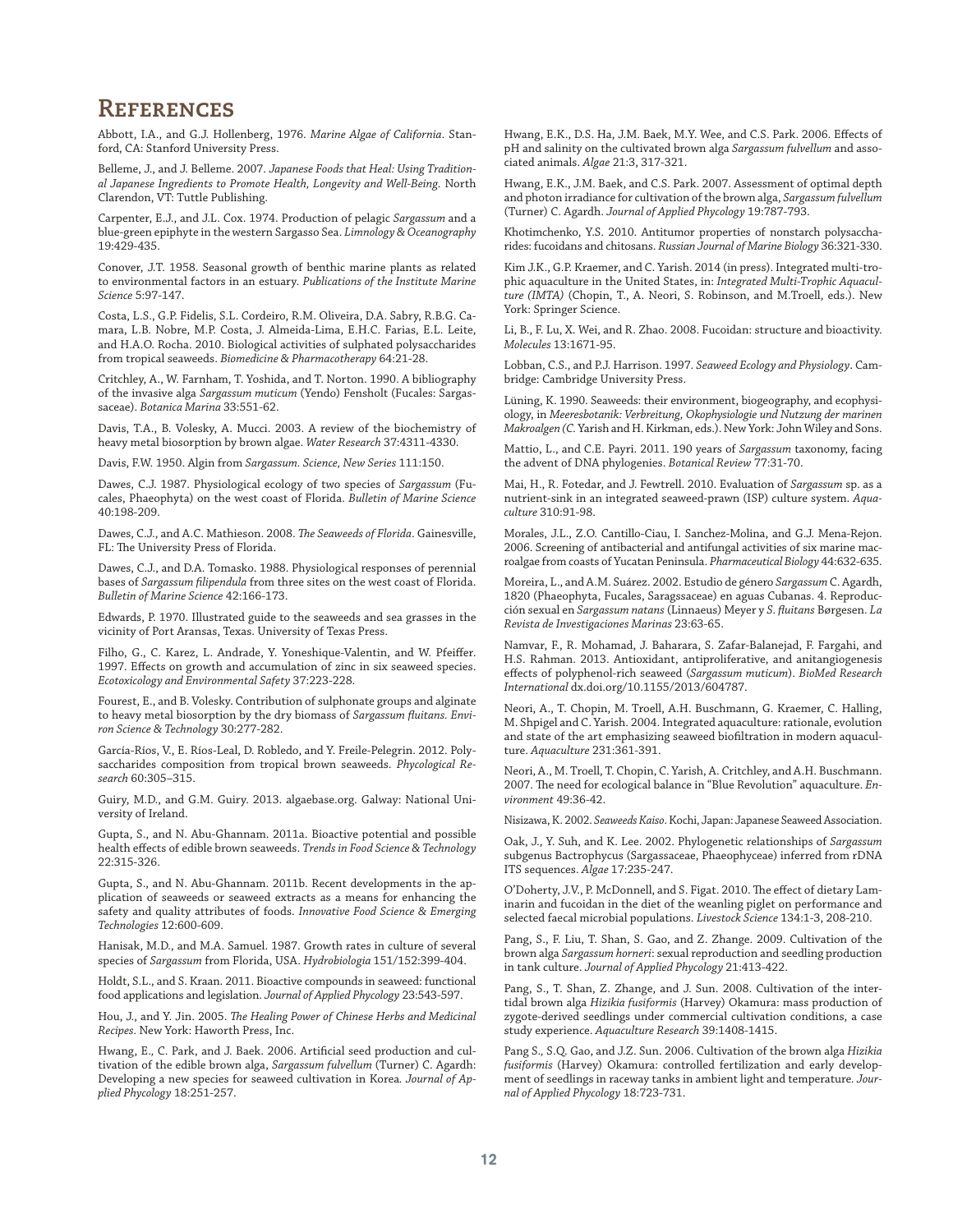Pang, S.H., L.T. Chen, D.G. Zhuang, X.G. Fei, and J.Z. Sun. 2005. Cultivation of the brown alga *Hizikia fusiformis* (Harvey) Okamura: enhanced seedling production in tumbled culture. *Aquaculture* 245:321-329.

Peng, Y., E. Xie, K. Zheng, M. Fredimoses, X. Yang, X. Zhou, *et al*. 2013. Nutritional and chemical composition and antiviral activity of cultivated seaweed *Sargassum naozhouense* Tseng et Lu. *Marine Drugs* 11:20-32.

Prince, J.S. 1974. The ecology of *Sargassum filipendula*. I. Effect of temperature and photoperiod on growth and reproduction. *Journal of Phycology* 10:11.

Schneider, C.W., M.M. Suyemoto, and C. Yarish. 1980. An annotated checklist of Connecticut seaweeds. Connecticut Geological and Natural History Survey Bulletin 108. Hartford, CT.

Simons, E.B. 1906. A morphological study of *Sargassum filipendula. Botanical Gazette* 41:3, 161-182.

Sohn, C. 1998. The seaweed resources in Korea, pp. 15-33 in *Seaweed Resources of the World* (A. Critchley and M. Ohno, eds.). Japanese International Cooperation Agency.

Stengel, D.B., S. Connan, and Z.A. Popper. 2011. Algal chemodiversity and bioactivity: sources of natural variability and implications for commercial application. *Biotechnology Advances* 29:483-501.

Stiger, V., T. Horiguchi, T. Yoshida, A. Coleman, and M. Masuda. 2003. Phylogenetic relationships within the genus *Sargassum* (Fucales, Phaeophyceae), inferred from ITS-2 nrDNA, with an emphasis on the taxonomic subdivision of the genus. *Phycological Research* 51:1-10.

Taylor, W.R. 1960. Marine algae of the eastern tropical and subtropical coasts of the Americas. Ann Arbor, ME: University of Michigan Press.

Taylor, W.R. 1957. Marine Algae of the Northeastern Coast of North America. Ann Arbor, MI: University of Michigan Press.

Tsukidate, J. 1992. Ecology of *Sargassum* spp. and Sargassum forest formation. NOAA Technical Report NMFS 106:63-73.

Volesky, B., and N. Kuyucak. Bisorbent for gold. United States patent US 4,769,223. 1988 September 6.

Wanders, J.B. 1976. The role of benthic algae in the shallow reef of Curacao (Netherlands Antilles). II. Primary productivity of the *Sargassum* beds on the North-East coast submarine plateau. *Aquatic Botany* 2:327-335.

Xie, E., D. Liu, C. Jia, X.L. Chen, and B. Yang. 2013. Artificial seed production and cultivation of the edible brown alga *Sargassum naozhouense* Tseng et Lu. *Journal of Applied Phycology* 25:513-522.

Zhao, Z., F. Zhao, J. Yao, J. Lu, P. Ang Jr., and D. Duan. 2008. Early development of germlings of *Sargassum thunbergii* (Fucales, Phaeophyta) under laboratory conditions. *Journal of Applied Phycology* 20:925-931.

Zonghe, Y., H. Chaoqun, S. Hongyan, L. Haipeng, and P. Pengfei. 2013. Pond culture of seaweed *Sargassum hemiphyllum* in southern China. *Chinese Journal of Oceanology and Limnology* 31:300-395.